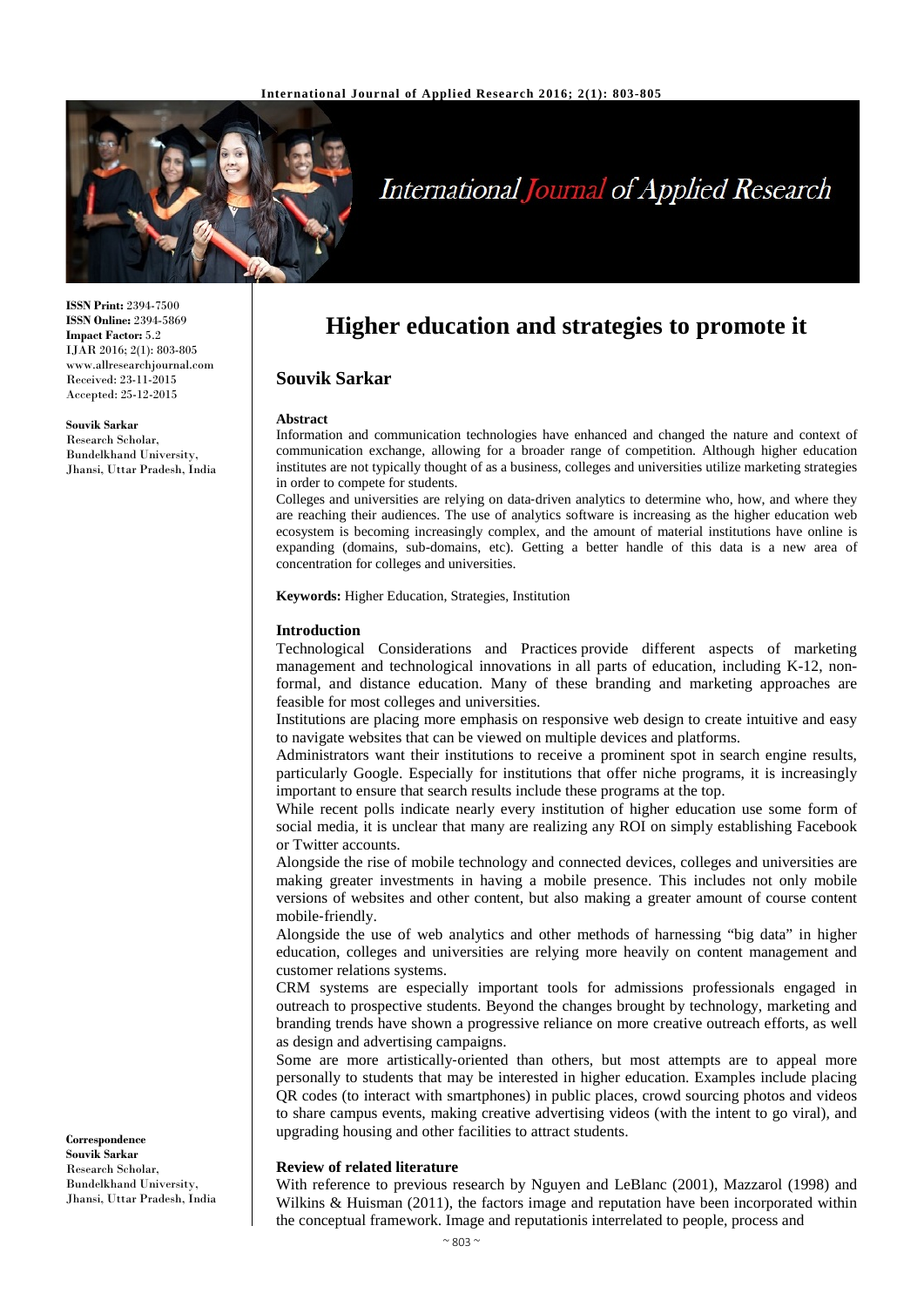promotion. The connection between image and people is motivated by HEIs staff and their role to interact, inform and manage prospective students during the enrollment process (Ivy, 2008; Pratminingsih & Soedijati, 2011; Nicholls *et al.* 1995).

HEIs could also strengthen their image through promotion and encouragement of well-thought-of professors (Enache, 2011) <sup>[7]</sup>. The interaction between staff and students could thus affect the perceived image (Ivy, 2008) and therefore be linked to people. Image and process are also interrelated, due to HEIs management of a smooth enrollment phase.

This management can improve a higher educational service quality for the university and since the service quality experienced by students could affect the image, this is an important factor for HEIs. (Enache, 2011) [7].

Image is also connected to promotion. HEIs use of promotion and its portrayed message can influence the image perceived by its receivers (Enache, 2011) [7].

Universities use different marketing channels to inform these receivers, which could be students, potential funders and the general public (Ibid, 2011; Ivy, 2008).

The message can be distributed through different promotional channels and is therefore associated with the HEI´s image. Reputation is also important for universities in order to attract students. As it is difficult to improve an already damaged reputation, promotional activities are important for HEIs. (Enache,  $2011$ )<sup>[7]</sup>.

People is interrelated with reputation, due to the interactions between HEIs staff and students (Ivy, 2008). Reputation is also connected towards process since it deals with the enrollment, retention and graduation phase.

The enrollment phase plays an important role for HEIs as it informs students about knowledge regarding educational services. This knowledge can be fruitful during the retention stage as well as the graduation phase since it can provide improved reputation for HEIs. (Enache, 2011)<sup>[7]</sup>.

# **Research Study**

The combination of the four Ps together with the factors IT, image and reputation into the conceptual framework will facilitate HEIs to attract and enroll foreign students. In this way, HEIs can achieve constructive performances in terms of attracting and enrolling foreign students.

According to a recent report by communications agency Noir Blanc, "93% of administrators in higher education already considered their institution to be a brand." However, that same report notes that "in many cases, this is really more wishful thinking than objective truth.

In reality, only the larger institutions have adapted their communications policies to include the brand angle and integrated it into their strategies."

Blanc report emphasizes four main elements to branding strategy for higher education. Branding requires "patient and rigorous effort," and relies heavily on timing. A university brand can be damaged much more quickly than it can be successfully built, so consistency in purpose and messaging is necessary. For instance, "a mediocre ranking is not catastrophic, but a series of low rankings can do long‐term damage to the image."

According to Noir Blanc, "it is very important to keep promises, particularly when it comes to the quality of the education provided." Institutions must be committed to maintaining and improving quality.

In turn, their "communications must constantly be underpinned by facts, data, and irrefutable evidence: rankings, accreditations, applicant data (number and quality), recruitment of professors, placement of graduates, agreements with prestigious partners, media presence anything that demonstrates the quality, as the excellence of the institution helps craft and strengthens its brand."

"It is essential to ensure consistency among positioning, identity, strategy, stated goals, and communications. It is also important to carefully monitor the consistency not only of the messages expressed by the communications department, but also those of the professors, students and governing authorities. They must all speak with the same voice."

Institutions should ensure that their brand is not diluted by attempting to "cover every market at once and meet everyone's expectations." Institutions should leverage multiple angles in order to maximize growth of a brand.

This includes mobilizing alumni networks and current students to be brand ambassadors; maximizing merchandising potential (e.g., branded clothing and apparel, gifts, and other items, particularly related to athletics); and taking advantage of event organization in order to attract greater public attention (e.g., conferences, galas, or forums for students and businesses).

One of the most significant ways branding and marketing of higher education has changed in recent years has been in the online space, using a variety of new platforms for external engagement and communication. The terms "social" and

"digital" refer to the use of both social media and digital marketing more generally, and include the role of effective and intuitive websites.

Institutions are making greater use of social media and digital platforms like Twitter, Facebook, YouTube, and podcasts to market their programs, while website design and interface is proving a crucial component in how colleges and universities present themselves to prospective students.

According to one recent analysis, which refers to the university website as "the ultimate brand statement," a homepage is a key component in the student experience, and can make or break decisions about whether to attend: A university's homepage is the hub of its web presence and in attempting to appeal to a diverse range of visitors, the challenge is staying intuitive and uncluttered. If visitors have to go back to your homepage every time to find the content they're seeking, they aren't likely to stay on your site very long.

Website navigation is an integral component of overall site architecture from which all content can flow from. To achieve this, it has become common for universities to ensure their homepage is a clearly laid out portal to all of the content that students are looking for online.

This means websites often now feature elements such as "well‐placed navigation bars" and engaging visuals (e.g., slideshows, multimedia content, etc.), and ensure that "calls to action" (e.g., "Apply Now" buttons) feature prominently throughout the website experience.

Broader trends in the use of social media platforms, however, have shown that while their use at colleges, universities, community colleges, and other academic institutions has exploded in the last few years, the success of such enterprises is uncertain.